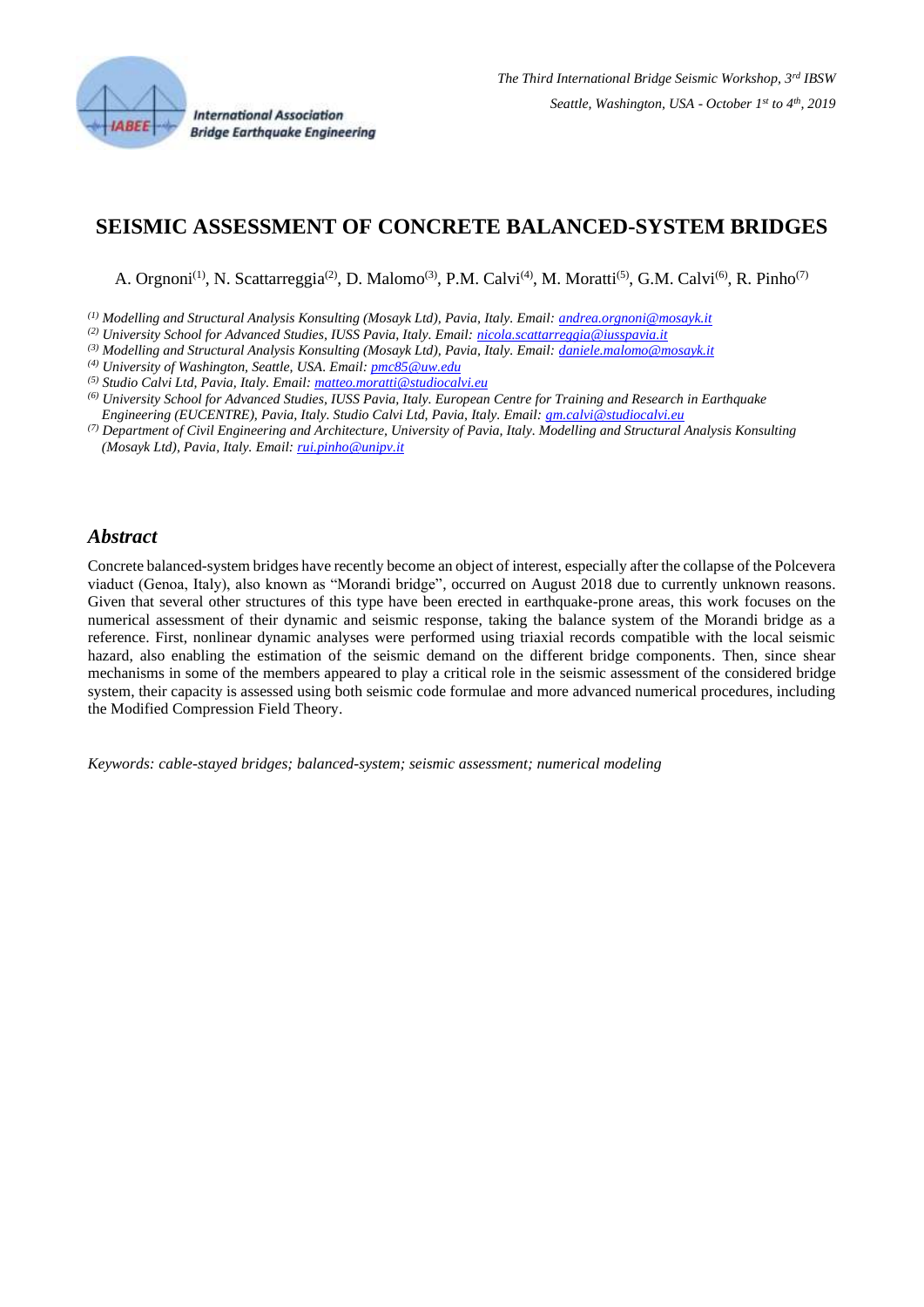# **1. Introduction**

## 1.1 Concrete balanced-system bridges in the world

The most notable concrete balanced-system bridges were erected in the 60-70's (see Fig. 1 below), mostly in areas exposed to earthquakes. The objective of this work is thus to investigate and assess the seismic behavior of this kind of concrete bridges, not initially designed to sustain seismic horizontal loading. For this purpose, the viaduct over the Polcevera river, which collapsed on August 2018 claiming the lives of 43 victims, has been selected as a case-study, also because of the availability of several original design documentation and construction details.



Fig. 1 – Balanced-system bridges in the world

### 1.2 Case study: the viaduct over the Polcevera river (Morandi bridge)

The viaduct over the Polcevera river was built between 1963-1966 and opened in September 1967. The first part of the viaduct, called by the designer "minor spans" [1], is made by six V-shaped piers that support the 36 m long simply-supported spans. The second part, denominated "major spans" [1] (Fig.2) is composed of three balanced systems that support the deck, which are 171.9, 171.9 and 145.7 m long. The first of the two, balanced systems 9 and 10, feature:

- A concrete foundation resting on 150 cm diameter piles (not studied herein);
- A pier made of 8 variable-section inclined props that support the deck at a height of 40.33 m over the foundations level;
- An antenna made by two A-shaped variable sections frames that converge at 90.2 m over the foundations level. This system is independent of the deck-pier system; the two systems are connected only through the stays;
- A main deck composed of a 6-web cellular section of variable height (from 4.5m to 1.8m). The webs' thickness varies from 18 to 30 cm. The upper and the lower slabs, 16 cm thick, are respectively 18 and 15 m wide;
- Two main transverse beams that link the deck with the stays and two transverse beams that connect the deck to the pier;
- Four post-compressed concrete stays that connect the upper part of the antenna with the deck, with a slope of about 30°.
- Two 36 m long simply-supported spans made of 6 precast beams of variable height and an upper slab 16 cm thick and 18 m wide. These two systems rest on the Gerber saddles at the end of the main deck.  $[1]$ [2]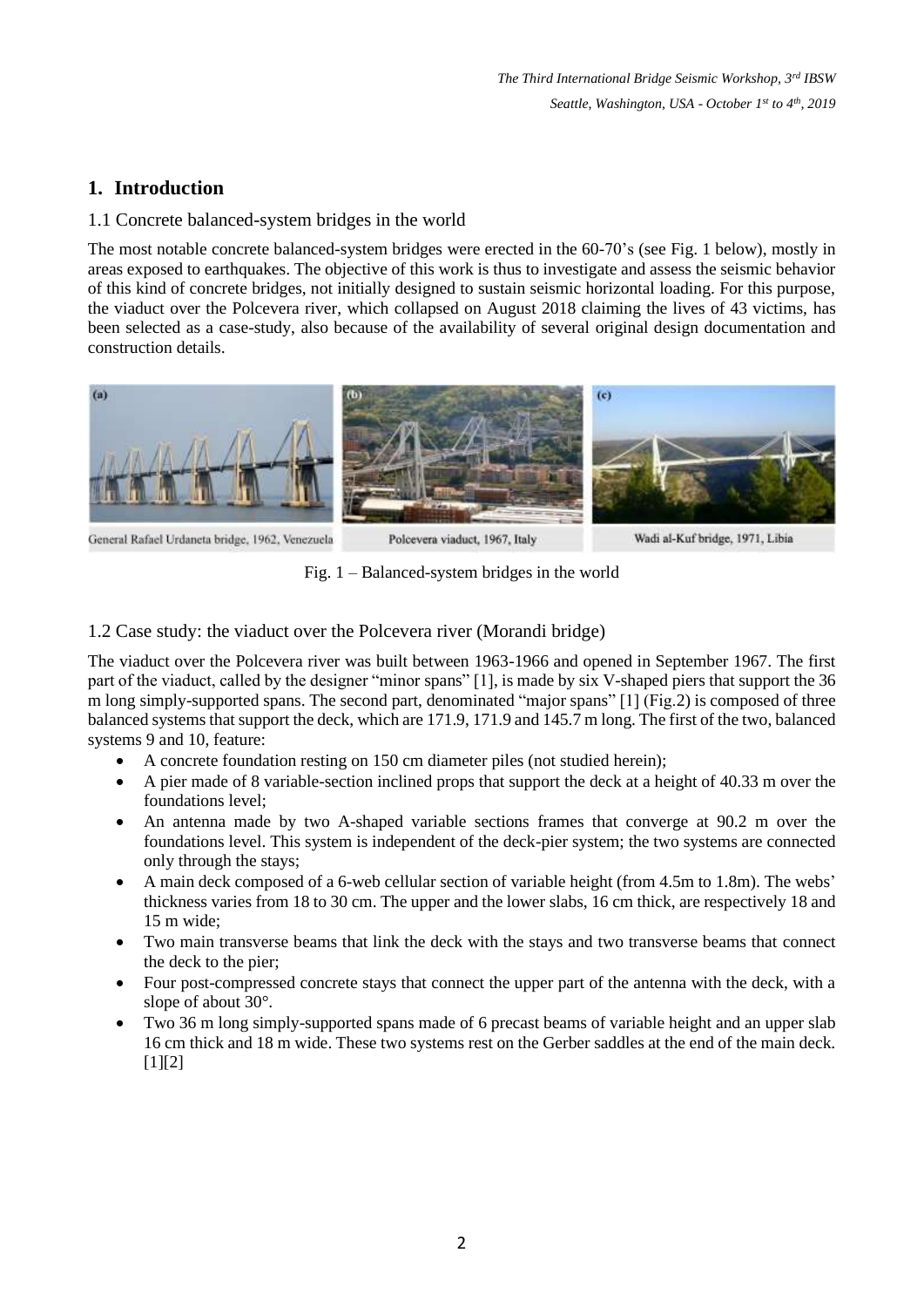

#### AERIAL VIEW OF THE POLCEVERA VIADUCT (2015) AND DETAIL OF THE BALANCED SYSTEM (2017)

Fig. 2 – (a) Aerial photo of the bridge (left) and of a balanced system (right), (b) viaduct schematization and (c) main components of the balanced system, designed by Morandi [1]

#### **2. Modelling approach and assumptions**

The modelling of the collapsed portion of the Polcevera Viaduct has been developed with the software SeismoStruct [3], a well-known finite-element software capable of performing nonlinear inelastic analysis through a fiber discretization approach, and particularly suited and validated for seismic analysis [4].

The numerical model, shown in Fig. 2c, has been assembled through the use of displacement-based beamcolumn elements, for reasons of numerical stability and speed of the analyses. Material inelasticity, on the other hand, has been introduced through the use of the Mander et al. [5] and Menegotto-Pinto [6] constitutive models for concrete (properties in Table 1) and steel (properties in Table 2), respectively.

|                           | <b>Concrete 300/730</b> | <b>Concrete 350/730</b> |
|---------------------------|-------------------------|-------------------------|
| <b>Parameter</b>          | (Antenna)               | (Pier, Deck, Stays)     |
| Mean compression strength | 30.9 MPa                | 42.3 MPa                |
| Mean tensile strength     | 0 MPa                   | 0 MPa                   |
| Mean elastic modulus      | 34,300 MPa              | 39,200 MPa              |

Table 1 – Main numerical parameters. concrete material (Mander et al. [1] )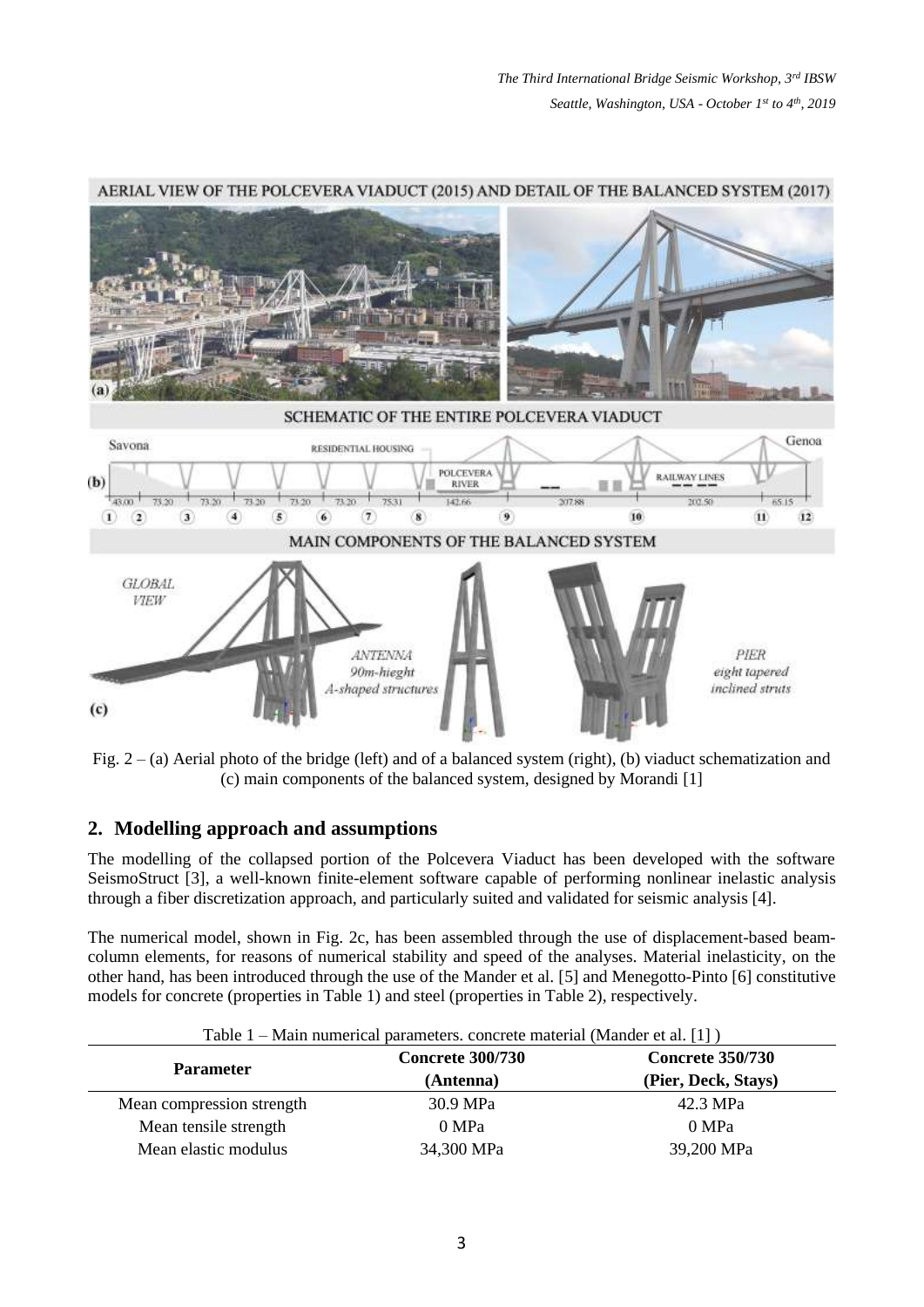| <b>Parameter</b>       | Aq $50$         | FeB44         |
|------------------------|-----------------|---------------|
|                        | (Antenna, Pier) | (Deck, Stays) |
| Mean elastic modulus   | 210,000 MPa     | 210,000 MPa   |
| Mean yielding strength | 371 MPa         | 440 MPa       |

| Table $2$ – Steel nonlinear constitutive model parameters (Menegotto-Pinto [7]) |  |
|---------------------------------------------------------------------------------|--|
|---------------------------------------------------------------------------------|--|

## **3. Validation of the model**

A cross-validation of the model has been performed through comparisons with the results obtained with a Midas Civil [8] model developed by Orgnoni [9] to study the construction sequence of the bridge (Fig. 3). Clearly, static analysis in SeismoStruct and construction stage analysis in Midas Civil are inherently very different from one another, hence identical results are not necessarily to be expected, as further discussed below.



Fig. 3 – Balanced system number 9: (a) Midas Civil, (b) SeismoStruct

## 2.1 Overall vertical reactions and deformations

As it can be gathered from the results reported in Table 3, the two modeling strategies lead to relatively similar results; in particular, the total vertical base reactions differ from each other by less than 3%. Due to the impossibility of building the stays step-by-step in SeismoStruct, the difference in vertical displacement between the two models can be significant, but this does not affect the behavior of the complete structure.

Table 3 – Comparison between numerical results obtained with the two selected modelling

| approaches                                |                    |                     |  |  |
|-------------------------------------------|--------------------|---------------------|--|--|
| <b>Response</b>                           | <b>Midas Civil</b> | <b>SeismoStruct</b> |  |  |
| Total vertical base reactions             | 223,408kN          | 224,215kN           |  |  |
| Deck extremities vertical<br>displacement | $-1.4$ cm          | $-1.58$ cm          |  |  |
| Middle stay vertical displacement         | $-90 \text{ cm}$   | $-46$ cm            |  |  |

#### 2.2 Pier and Antenna internal forces

The Antenna and the Pier are two clear examples of different modeling. The Antenna (Fig 4) has been assembled in the two different software in the same way: with no construction sequences. Instead, the Pier was modelled in Midas Civil by means of a series of construction steps [8]. In Table 4 the Antenna and Pier bending moments are compared, along five control sections.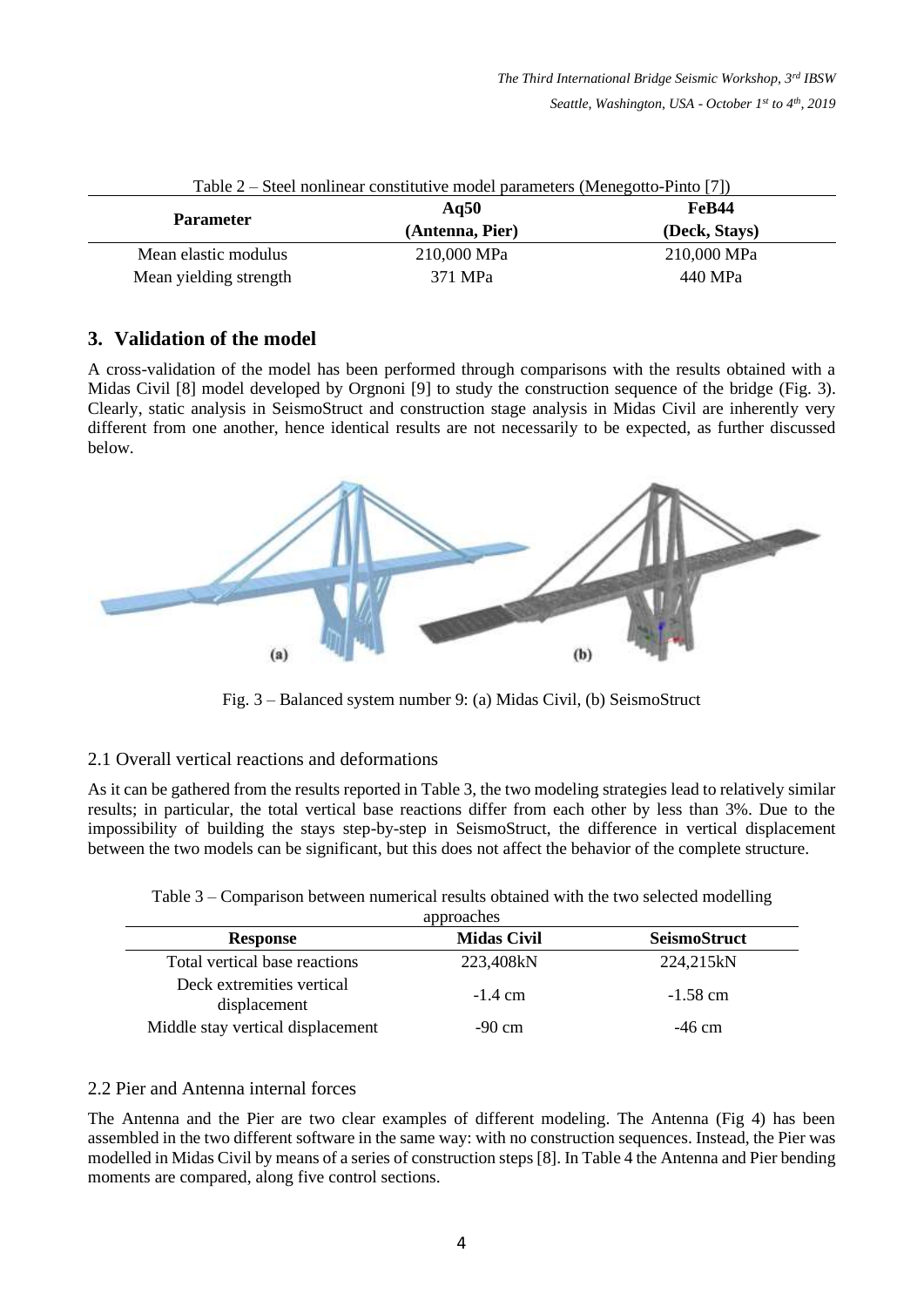

Fig. 4 – (a) Midas Civil Antenna bending moment, (b) SeismoStruct Antenna bending moment, (c) Midas Civil Pier bending moment, (d) SeismoStruct Pier bending moment

|  | Table $4$ – Comparison of bending moments obtained with the two selected modelling approaches (in kNm) |  |
|--|--------------------------------------------------------------------------------------------------------|--|
|  |                                                                                                        |  |

| Antenna bending moment comparison |                    |                     |                 | Pier bending moment comparison |                     |
|-----------------------------------|--------------------|---------------------|-----------------|--------------------------------|---------------------|
| <b>Sections</b>                   | <b>Midas Civil</b> | <b>SeismoStruct</b> | <b>Sections</b> | <b>Midas Civil</b>             | <b>SeismoStruct</b> |
|                                   | 3744.8             | $-3693.7$           |                 | $-1713.2$                      | $-2462.8$           |
| $\mathcal{D}$                     | $-1226.8$          | $-1244.1$           |                 | $-3501.6$                      | $-5584.3$           |
|                                   | 3681.3             | 3499.5              |                 | 3718.5                         | 1498.6              |
| 4                                 | $-1399.9$          | $-1341.4$           | 4               | 2423.7                         | $-653.4$            |
|                                   | 1666.6             | 1874.8              |                 | 1757.5                         | 1674.1              |

Concerning the Antenna results, due to the very same modeling of the structure (even if in two different software) they are almost identical. The same cannot be said for the Pier bending moment comparison; Table 4 shows in fact that the internal actions are quite different in the two models (due to the lack of Construction Stage Analysis in SeismoStruct).

#### 2.3 Vibration modes

As depicted in Fig. 5 and summarized in Table 5, the two modeling strategies lead to very comparable eigenvalue solutions. SeismoStruct periods are slightly lower with respect to Midas Civil, probably due to the fact that SeismoStruct considers also the reinforcement stiffness in the sectional stiffness calculation.

|                 | Table $5 -$ Eigenvalues comparisons |                           |
|-----------------|-------------------------------------|---------------------------|
|                 | <b>RZ</b> fundamental mode          |                           |
| <b>Software</b> | <b>Period</b>                       | <b>Participating mass</b> |
| Midas Civil     | 4.66 s                              | 96.8%                     |
| SeismoStruct    | 4.38 s                              | 97.4%                     |
|                 | Y fundamental mode                  |                           |
| <b>Software</b> | <b>Period</b>                       | <b>Participating mass</b> |
| Midas Civil     | 2.28 s                              | 69.8%                     |
| SeismoStruct    | 1.99 s                              | 39.6%                     |
|                 | X fundamental mode                  |                           |
| <b>Software</b> | <b>Period</b>                       | <b>Participating mass</b> |
| Midas Civil     | 1.13 s                              | 62.4%                     |
| SeismoStruct    | 1.04 s                              | 58.6%                     |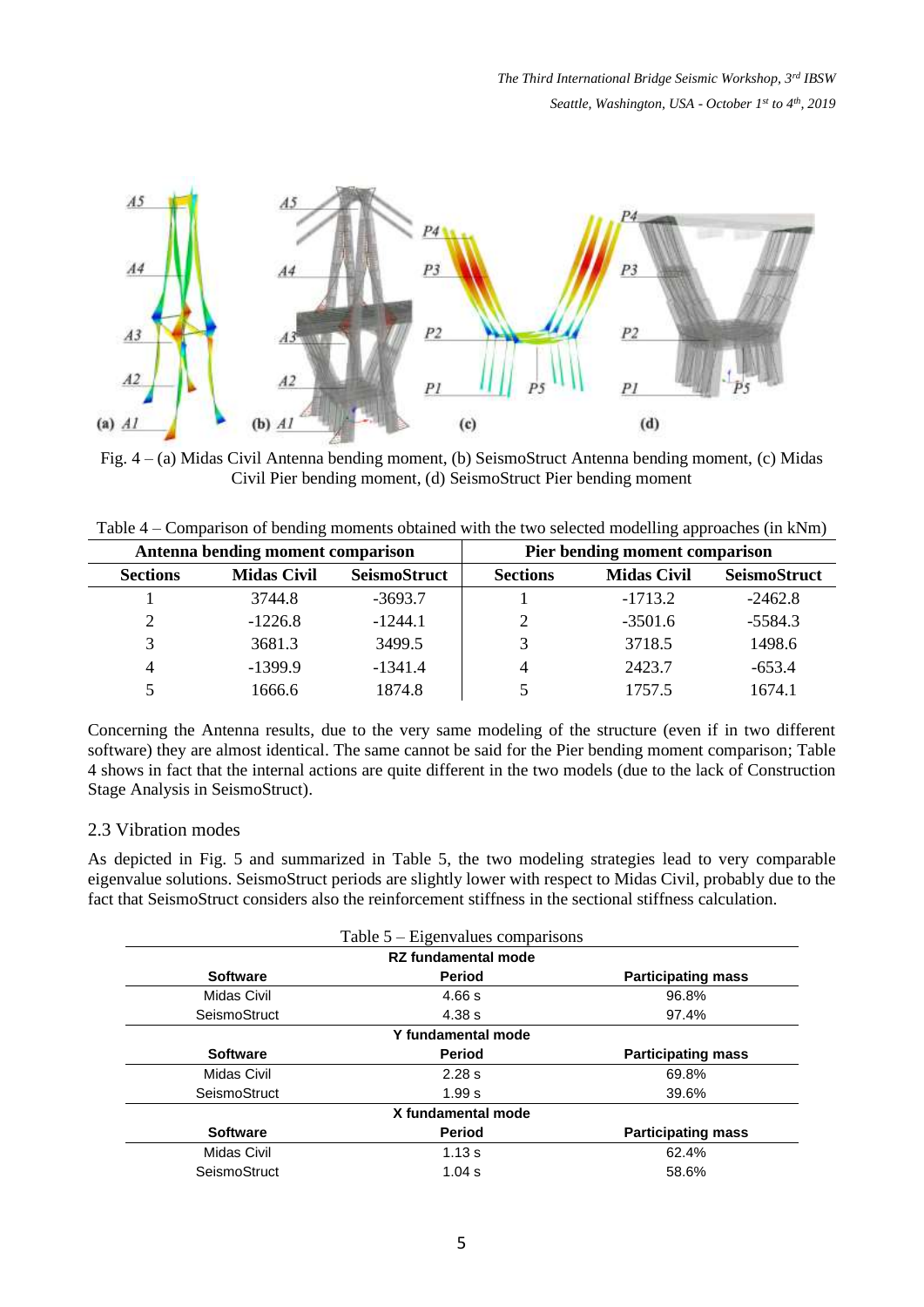

Fig. 5 – Vibration modes comparison

### 2.4 Nonlinear dynamic response

To compare the nonlinear dynamic behavior of the two models, they have been subjected to an acceleration time-history chosen according to the prescriptions of Italian seismic assessment code (NTC18 [10, 11], see chapter 4), and the displacement time-history responses compared at three different locations:

- Mid-point of the Antenna top transverse beam, to compare the Antenna response (Fig.6);
- Central point of the main deck, to compare the Pier response (Fig.7);
- Extreme point of the main deck, to compare the Deck response (Fig.8).



Fig. 6 – Antenna displacements comparison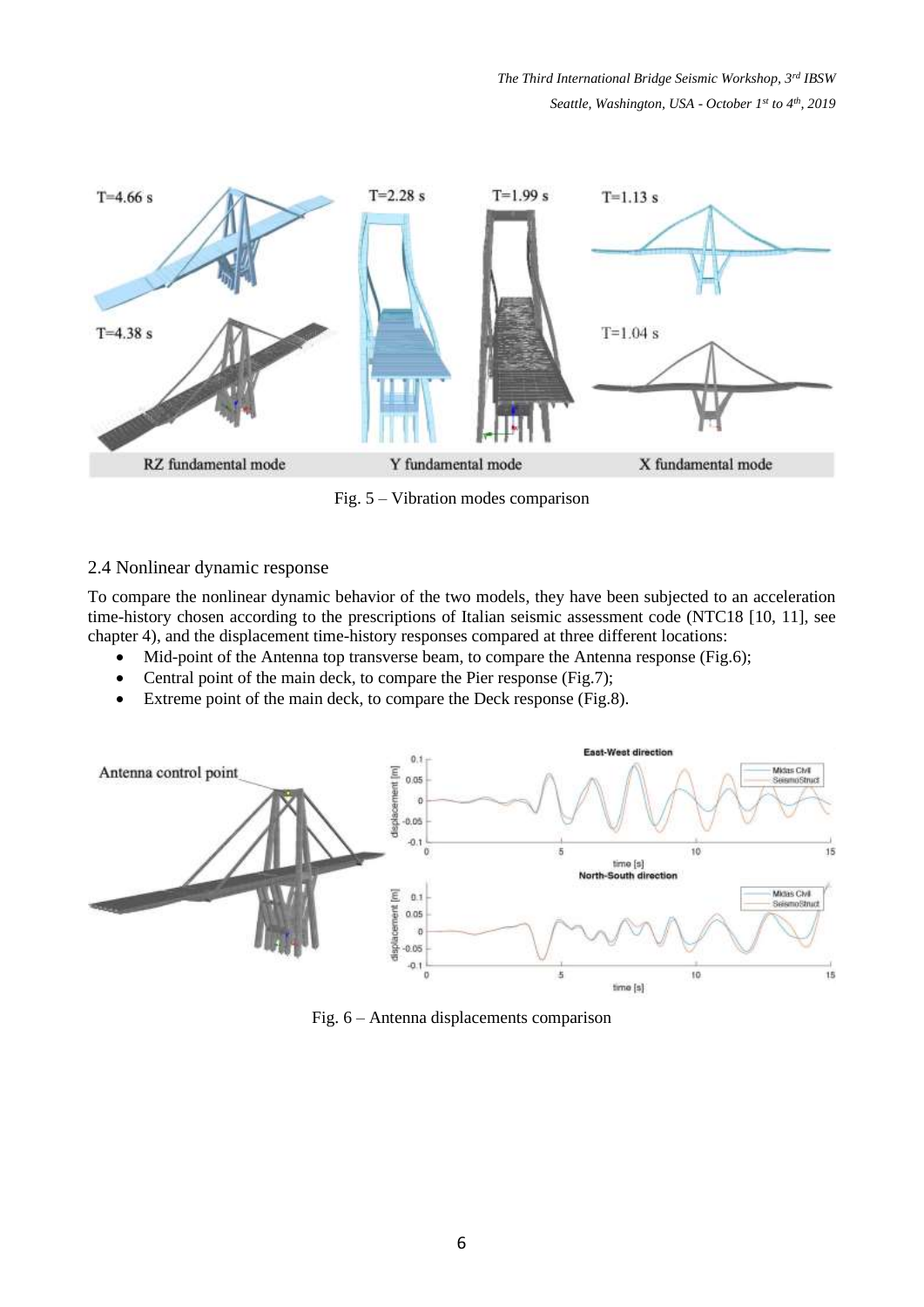*The Third International Bridge Seismic Workshop, 3rd IBSW Seattle, Washington, USA - October 1 st to 4th , 2019*



Fig. 8 – Deck displacements comparison

## **4. Seismic input motion selection**

The seismic input motion has been chosen according to the Italian building code NTC18, considering the seismic hazard at the viaduct's geographical coordinates. The parameters characterizing the horizontal and the vertical elastic spectrum, computed for the collapse limit state, are reported in Table 6 and Table 7.

| Table $6$ – Horizontal elastic spectrum parameters |                                                 |             |           |         |                         |          |            |
|----------------------------------------------------|-------------------------------------------------|-------------|-----------|---------|-------------------------|----------|------------|
| <b>Limit State</b>                                 | $a_g(g)$                                        | ${\bf F_0}$ | $Tc^*(s)$ | $S_{S}$ | $\mathbf{C}_\mathrm{C}$ | $S_T$    |            |
| Collapse                                           | 0.118                                           | 2.526       | 0.306     | 1.5     | 1.553                   |          |            |
|                                                    |                                                 |             |           |         |                         |          |            |
| Table $7$ – Vertical elastic spectrum parameters   |                                                 |             |           |         |                         |          |            |
| <b>Limit State</b>                                 | $\mathbf{a}_{\text{gv}}\left(\mathbf{g}\right)$ | $S_{S}$     | $S_T$     |         | $T_R(s)$                | $T_C(s)$ | $T_{D}(s)$ |
| Collapse                                           | 0.055                                           |             |           |         | 0.05                    | 0.15     |            |

The natural accelerograms used for the nonlinear dynamic analyses of the bridge, reported in Table 8, have been selected from the ESM database (Engineering Strong Motion Database, [http://esm.mi.ingv.it\)](http://esm.mi.ingv.it/) considering the following parameters: range of Magnitude 4.5-5.5, distance from fault 0-15 km, soil type C, PGA included in the range 0.15-0.3g. The selection of the records has been performed with the software SeismoSelect 2018 [12].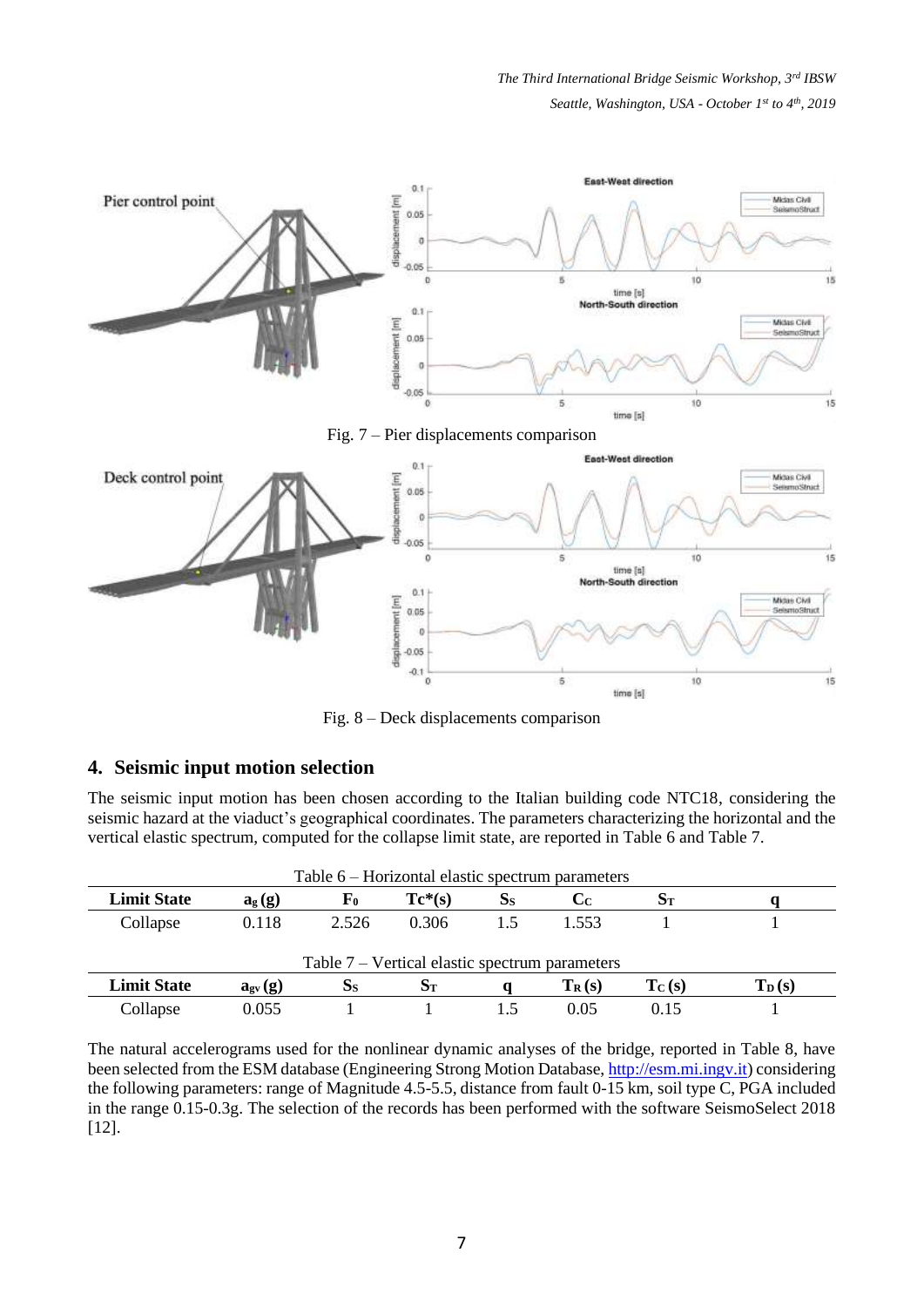| Table $8$ – Selected natural signals |            |                  |               |               |                 |  |
|--------------------------------------|------------|------------------|---------------|---------------|-----------------|--|
| Event                                | Date       | <b>Magnitude</b> | <b>EW PGA</b> | <b>NS PGA</b> | <b>Duration</b> |  |
| Reggio Emilia                        | 15/10/1996 | 5.4 Mw           | $0.27$ g      | $0.18$ g      | 15.0 s          |  |
| Emilia                               | 25/10/2012 | 5.2 Mw           | $0.27$ g      | $0.19$ g      | 15.0 s          |  |
| Centro Italia                        | 24/08/2016 | 5.3 Mw           | $0.20$ g      | $0.23$ g      | 15.0 s          |  |
| Emilia                               | 29/05/2012 | 5.5 Mw           | $0.34$ g      | $0.16$ g      | 20.0 s          |  |
| Emilia                               | 29/05/2012 | 5.5 Mw           | $0.19$ g      | $0.28$ g      | 15.0 s          |  |
| Irpinia                              | 1/12/1980  | 4.6 ML           | $0.25$ g      | $0.21$ g      | 15.0 s          |  |
| Friuli                               | 11/09/1976 | 5.2 Mw           | $0.16$ g      | $0.20$ g      | 9.5 s           |  |

The horizontal components of the accelerograms (in EW and NS directions) have been scaled and modified to match the code elastic spectrum. To assess the compatibility of the accelerograms, the horizontal components have been combined with SRSS technique and compared with the code elastic spectrum multiplied by  $\sqrt{2}$ . Moreover, the Italian code requires that the mean of the seven elastic SRSS spectrum has to be within the range -10% / +30% of the target elastic spectrum, as shown in Fig.9.



Fig. 9 – Spectrum-compatibility with matched recordings

#### **5. Nonlinear dynamic analyses**

An equivalent viscous damping of 1%, proportional to the initial stiffness, was considered in these analyses, carried out using the Hilber-Hughes-Taylor numerical integration algorithm, with an integration time of 0.01 s (that is the same time discretization of the records).

Since the analyses showed only shear mechanisms to be of a critical nature in the seismic assessment of the bridge, their assessment is discussed in this section.

5.1 Verification of fragile mechanisms using the Italian seismic design code

In the shear verification the demand (shear force) is given directly by the analysis, whilst the capacity (shear resistance) is calculated here using the formulae prescribed by the Italian seismic assessment code (NTC18).

The shear capacity of the elements that constitute the Antenna and the Pier has been computed by means of the prescriptions in clause C8.8.5.5 of the NTC18.

$$
V_u = V_c + V_N + V_S \tag{1}
$$

$$
V_c = 0.8A_c k \sqrt{f_c} \tag{2}
$$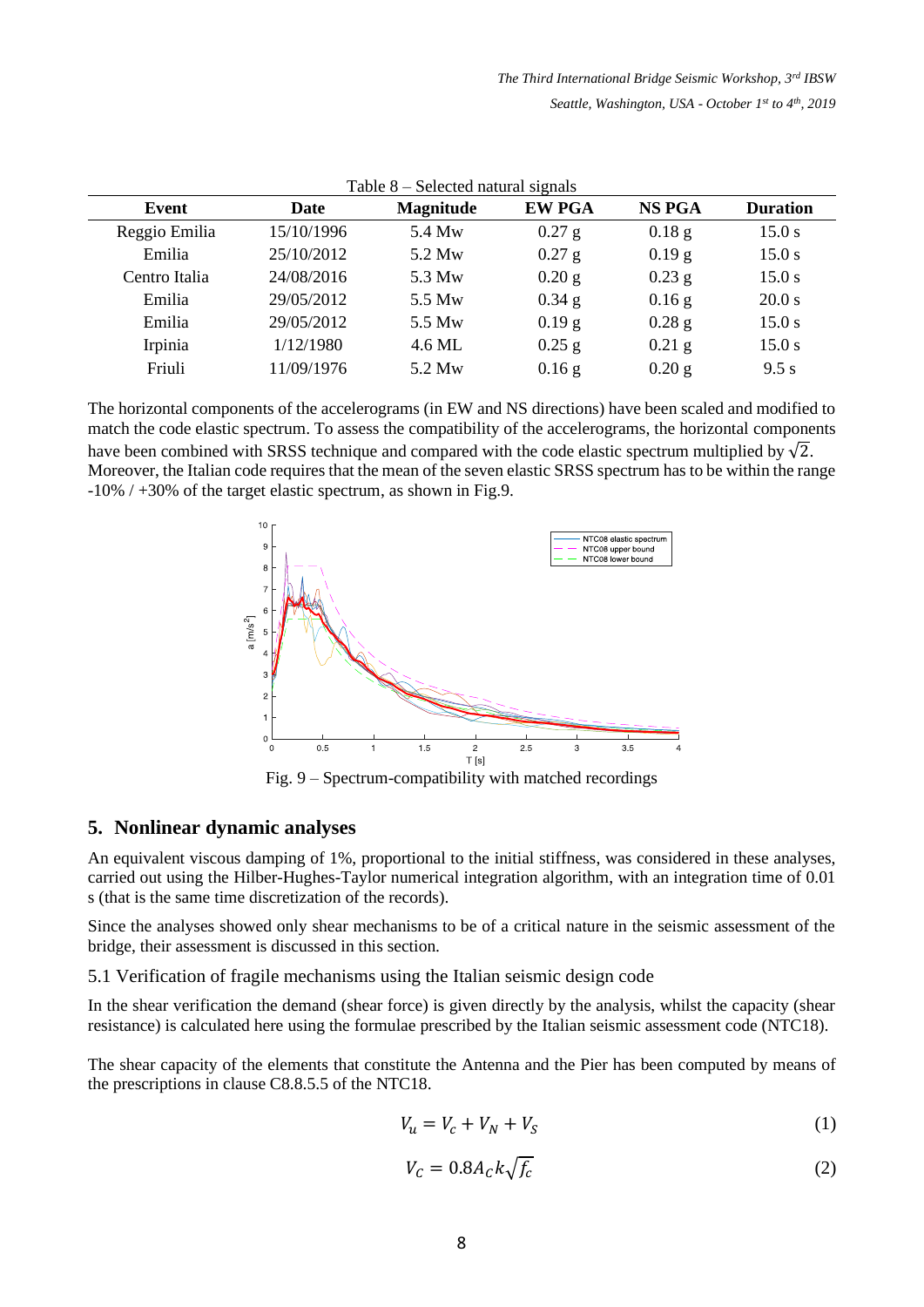$$
V_N = N \frac{h - x}{2L_s} \tag{3}
$$

$$
V_S = \frac{A_{sw}}{s} f_{\mathcal{Y}} z \tag{4}
$$

The ultimate shear resistance (1) is the sum of the concrete component (2), the axial stress component (3) and the stirrups component (4). It depends on values that change during the time-history analysis, such as the axial force N, the neutral axis position x, and the shear span Ls. For this reason, the ratio between demand and capacity  $\rho_s$  has to be evaluated at every instant of the analysis, after which the maximum can be selected, for every analysis and, finally, the mean of the maximum values coming from each of the seven analyses can be obtained. Also, the ultimate shear resistance is a function of the concrete strength  $f_c$  and the steel yielding strength  $f_y$ , computed as shown in equation (5) and (6).

$$
f_c = \frac{f_{cm}}{FC \ast \gamma_c} \tag{5}
$$

$$
f_y = \frac{f_{ym}}{FC \cdot \gamma_s} \tag{6}
$$

For fragile mechanisms checks, the mean resistances  $f_{cm}$  and  $f_{ym}$  have to be divided by a confidence factor FC, chosen as a function of structural knowledge level, as well as considering the partial safety factors  $\gamma c$  and  $\gamma s$ . In Table 9 the material parameters used for this shear checks are given.

| Table 9 – Material parameters |           |    |                  |                |  |
|-------------------------------|-----------|----|------------------|----------------|--|
| <b>Material</b>               | Lem       | FC | $\gamma_{\rm c}$ | <sup>1</sup> c |  |
| Concrete $350/730$            | 42.3 MPa  |    | L.5              | 23.5 MPa       |  |
| <b>Material</b>               | Lvm       | FC | $\gamma_{\rm c}$ | 4V.            |  |
| Steel Aq50                    | 370.9 MPa |    |                  | 268.8 MPa      |  |

Further, for collapse limit state fragile mechanisms verifications, the ultimate shear resistance has to be divided by a safety factor  $\gamma_{el} = 1.25$ .

As shown in Fig. 10, a non-negligible number of elements are not verified against shear failure. In Table 10, the values of the shear demand-capacity ratio  $\rho_s$  are given, as obtained with both SeismoStruct and Midas Civil; values obtained with the latter are slightly higher probably due to a different status of internal action generated by the Construction Stage Analysis implemented in Midas Civil (see Orgnoni [9]).

| Table 10 – Shear demand-capacity ratios of non-verified elements |           |                     |           |                    |  |
|------------------------------------------------------------------|-----------|---------------------|-----------|--------------------|--|
| <b>Element</b>                                                   |           | <b>SeismoStruct</b> |           | <b>Midas Civil</b> |  |
|                                                                  | Section i | Section j           | Section i | Section j          |  |
| PTS 1                                                            | 1.41      | 1.42                | 1.58      | 1.52               |  |
| PTS <sub>2</sub>                                                 | 0.93      | 0.98                | 1.12      | 1.12               |  |
| $PTS_3$                                                          | 1.47      | 1.51                | 1.51      | 1.57               |  |
| $S_{-}5$                                                         | 1.13      | 1.16                | 1.41      | 1.52               |  |
| <b>ATT</b>                                                       | 1.33      | 1.43                | 1.42      | 1.43               |  |
| <b>ATS</b>                                                       | 1.08      | 1.11                | 1.02      | <b>1.01</b>        |  |
| ALS                                                              | 0.91      | 0.93                | 1.01      | 1.03               |  |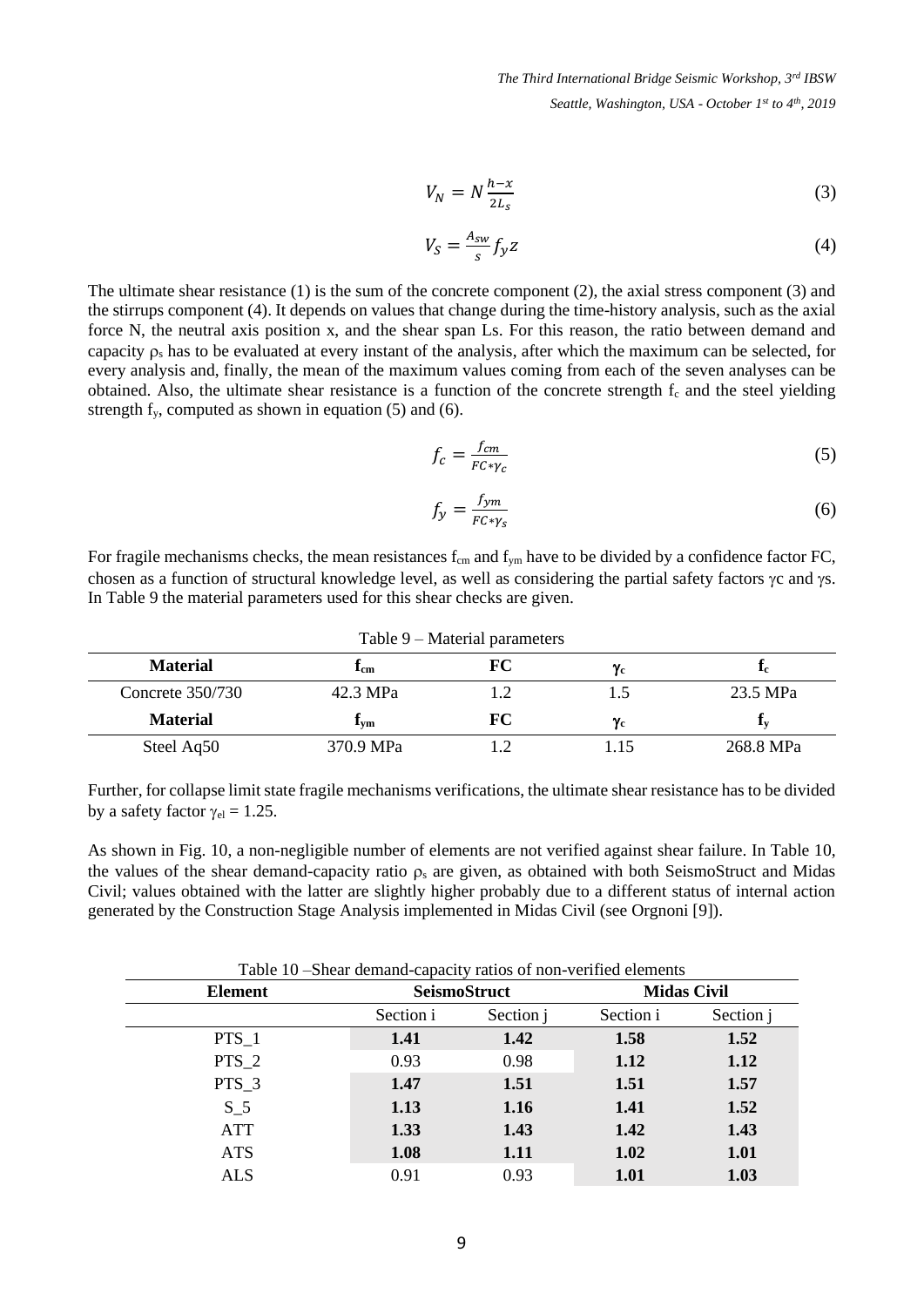

Fig. 10 – Shear non-verified elements

## 5.2 Verification of fragile mechanisms using MFCT

As discussed in clause C8.8.5.5 of the Italian seismic code, the ultimate shear resistance can be evaluated also through alternative validated models. For this reason, and for the non-verified elements indicated above, the shear strength was also evaluated with the software Response-2000 [13], which makes use of the Modified Compression Field Theory [14].

As shown in Fig. 11 and Table 11, the capacity computed with the Modified Field Compression Theory is higher that the capacity calculated with the empiric formulae suggested by NTC18. Thanks to this increment in shear resistance now all the elements are verified, with the most critical element being the Antenna's top transverse beam (ATT) with a shear demand-capacity ratio of about  $\rho_s$ =0.9.



Fig. 11 – Comparison between NTC18 equation and MFCT shear capacity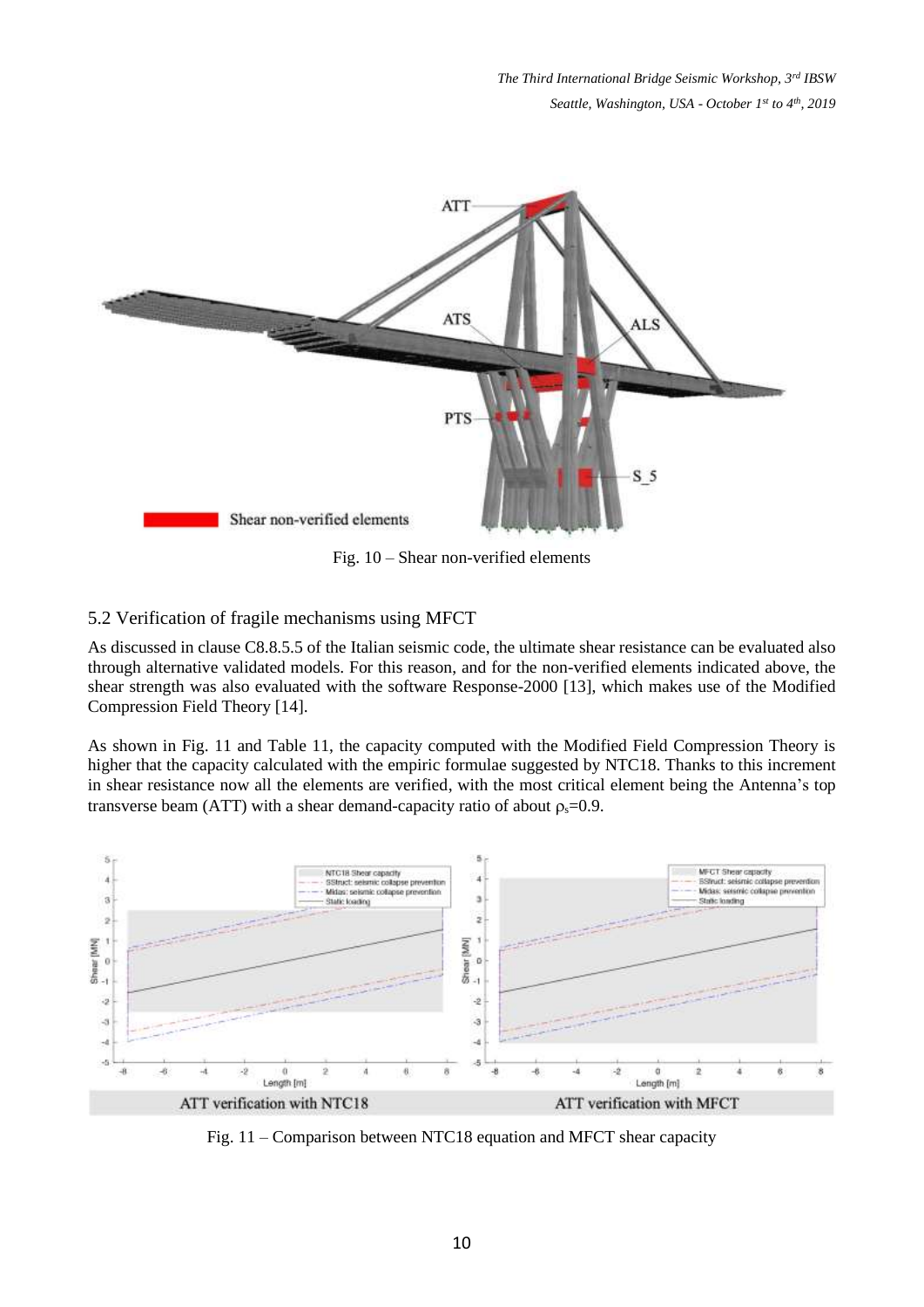| Vu NTC18 | <b>Vu MFCT</b> | Increment |
|----------|----------------|-----------|
| 1877 kN  | 4683 kN        | $+150%$   |
| 1371 kN  | 1709 kN        | $+25%$    |
| 1877 kN  | 4683 kN        | $+150%$   |
| 2614 kN  | 4762 kN        | $+82%$    |
| 2515 kN  | 4045 kN        | $+61%$    |
| 1696 kN  | 2354 kN        | $+39%$    |
| 1976 kN  | 3260 kN        | $+65%$    |
|          |                |           |

Table 11 – Comparison between NTC18 equation and MFCT shear capacity

5.3 Consequences of a potential local shear failure

Since the previous analyses highlighted a potential criticality in the shear response of the Antenna's top transversal beam, the consequences of a potential failure of such member are herein investigated. Nonlinear dynamic analysis runs featuring progressive modelling collapse capabilities were thus ran, leading to the results reported in Fig. 12.



Fig. 12 – Possible collapse scenario triggered by shear failure

## **6. Conclusions**

The study undertaken seemed to indicate a potential criticality in the seismic response of concrete balancedsystem bridge structures. This is not necessary a result of an overlook by the designers of the bridges, but rather more a consequence of the fact that in 60s, when these bridges were constructed, design codes did not necessarily feature robust seismic design prescriptions.